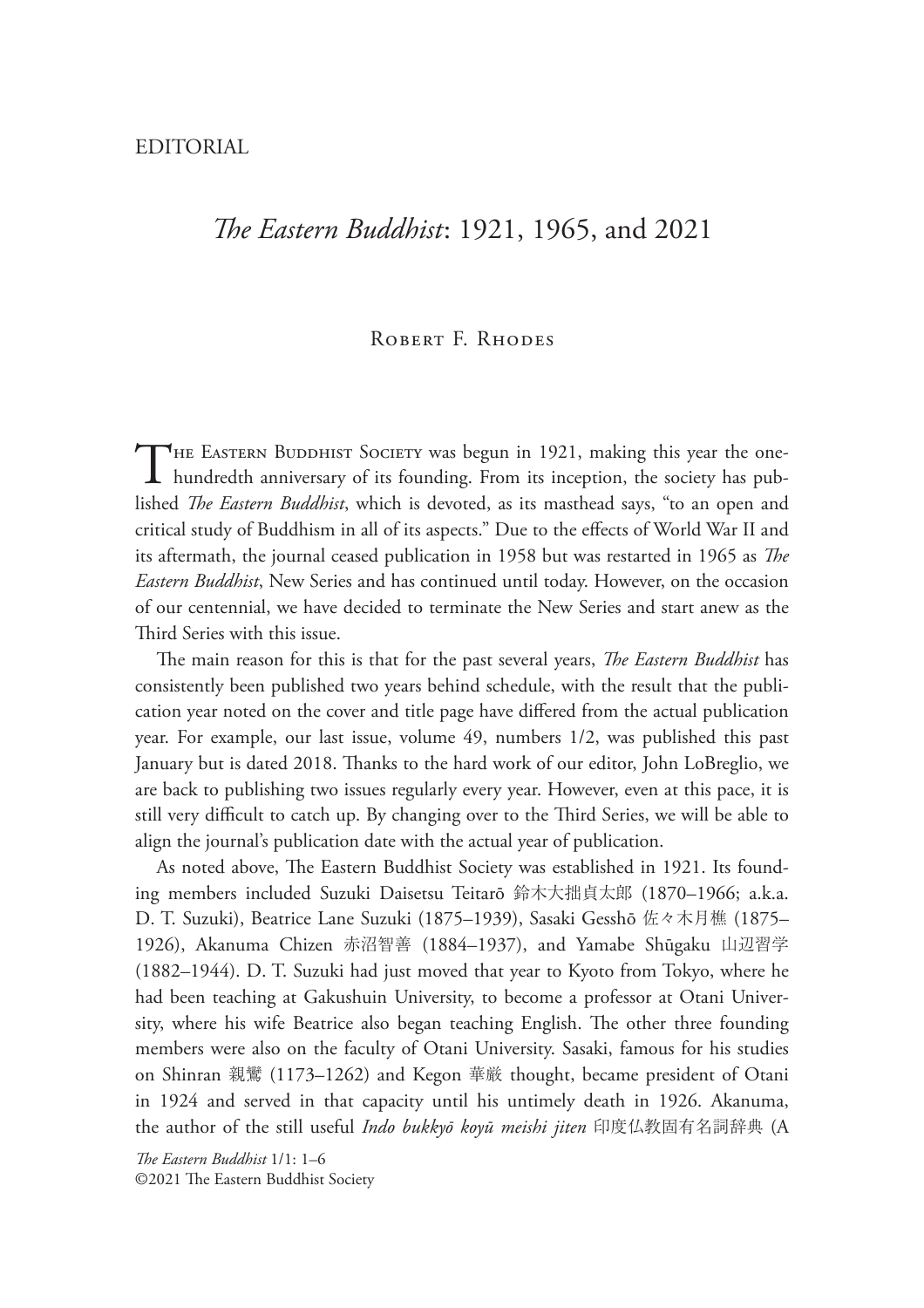Dictionary of Indian Buddhist Proper Nouns), was a specialist in Pali Buddhism. Yamabe, a scholar of Indian Buddhism, was also to serve as president of Otani from 1943 to 1944. It may also be noted that Akanuma and Yamabe jointly published the authoritative *Kyōgyōshinshō kōgi* 教行信証講義 (Lectures on the *Kyōgyōshinshō*), a commentary on Shinran's *Kyōgyōshinshō* that is still in print today. Needless to say, Sasaki, Akanuma, and Yamabe were all priests of Higashi Honganji 東本願寺, or the Ōtani 大谷 denomination of Shin 真 Buddhism.

According to the society's charter, printed in the first issue of *The Eastern Buddhist*, The Eastern Buddhist Society was established (1) to translate original texts of Buddhism into Japanese, (2) to translate Buddhist texts written in languages other than Sanskrit and Pali into European languages and to publish studies on Buddhist doctrines in Japanese and the European languages, and (3) to publish a journal on Buddhism in English. The last item, the publication of an English-language journal on Buddhism, was, from its inception, the society's most significant activity. The first issue of *The Eastern Buddhist* came out in May of 1921, with Daisetsu and Beatrice Lane Suzuki as editors. The original plan was to publish six issues per year but this proved infeasible, and from the second issue, it came to be published four times a year. The editorial found at the end of the first issue announces that the journal's goal consists of the following three points. First, it notes that although the study of Pali Buddhism was progressing rapidly in Europe and America, Mahayana Buddhism was still very much misunderstood in the West as a superstitious degeneration of the original spirit of Buddhism. Hence, one of the primary missions of the journal was to provide accurate information about this form of Buddhism and introduce its "true spirit" to the world. The second aim, related to the first, was to contribute to a deeper mutual understanding between—and the mutual transformation of—the "East" and "West." More specifically, it sought to help Western readers gain a better understanding of the "East" (by which is actually meant Japan) by clarifying the aesthetic, ethical, and philosophical influence of Buddhism on Japanese culture. The final goal was to make the results of Japanese research on Buddhism available to the global academic community.

A look at the table of contents of the first issue shows in concrete fashion how the editors sought to realize their goals. This issue begins with two pieces by D. T. Suzuki, the first being a partial translation of the *Avatamsaka Sutra*, and the other being an article entitled "Zen Buddhism as Purifier and Liberator of Life." They are followed by articles on the philosophical foundations of Shin Buddhism by Sasaki, aspects of Śākyamuni's life by Akanuma, the distinctive features of Mahayana Buddhism by Beatrice Lane Suzuki, and a translation of Shinran's verses by Yamabe. The articles are followed by four pages of notes, focused primarily on recent Buddhist celebrations that took place in Japan, such as the thirteen-hundredth memorial service for Shōtoku Taishi 聖徳太子 (574–622), the eleven-hundredth memorial service for Saichō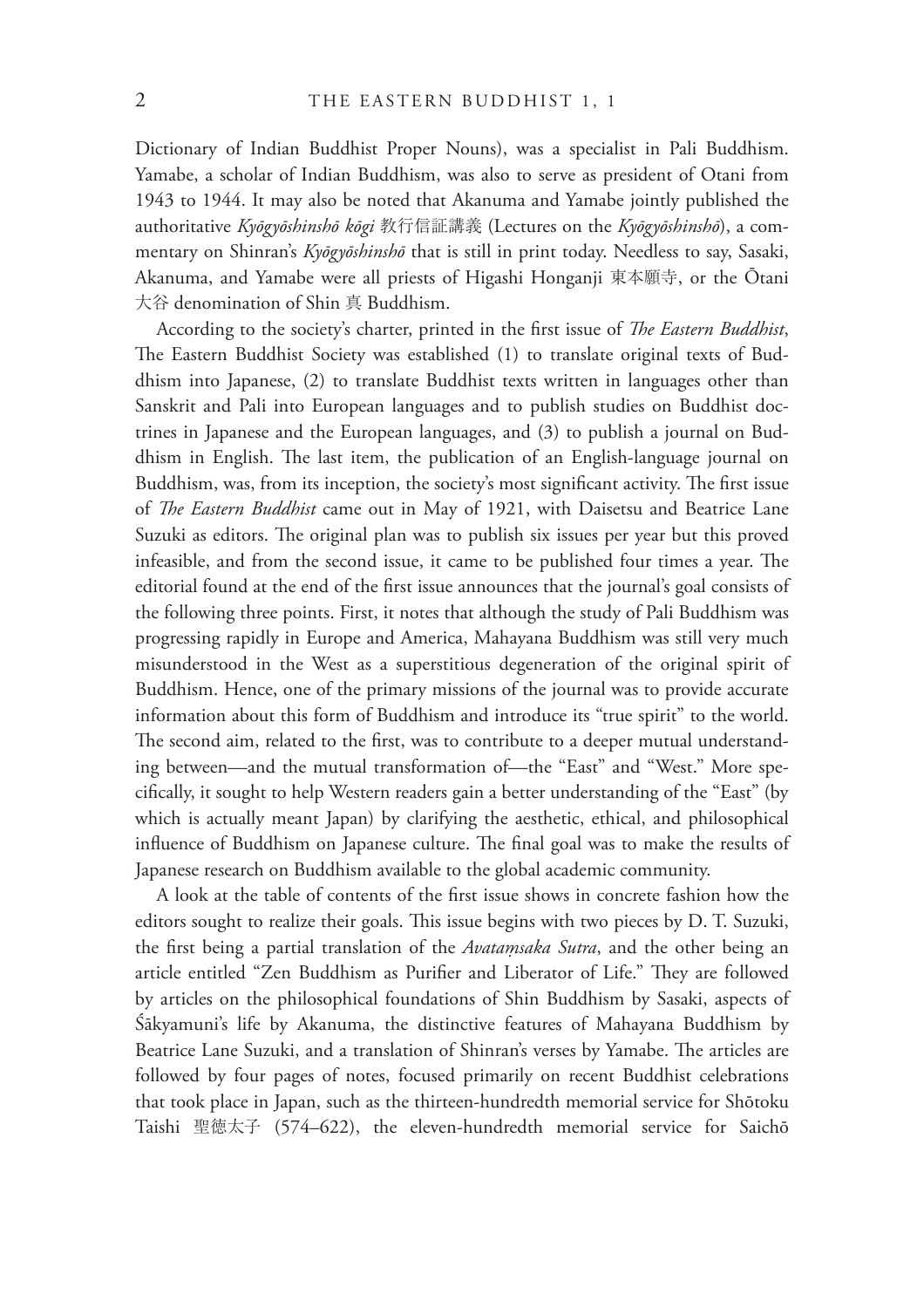最澄 (767–822), and the six-hundred-and-fortieth memorial service for Nichiren 日蓮 (1222–1282). The journal concludes with a series of brief book reviews, mostly of Japanese books. Interestingly, among the volumes reviewed are seven Buddhist dictionaries, six of which are in Japanese, indicating clearly the editors' desire to publicize and share the results of Japanese scholarship on Buddhism with the world.

The contents of the first volume set the tone for the articles that were published in future issues of the journal. They invariably carried articles by D. T. Suzuki dealing with Zen or other aspects of Mahayana thought. However, even though Suzuki was clearly its guiding hand, *The Eastern Buddhist* published a variety of studies in its pages. For example, it carried works on a wide range of topics in Indian Mahayana Buddhism, not only by Sasaki, Akanuma, and Yamabe (all of whom were frequent contributors), but also by leading Japanese scholars of the day such as Murakami Senshō 村上専精 (1851–1929) and Ui Hakuju 宇井伯寿 (1882–1963). It also made available essays on various facets of Japanese Buddhism, most notably on the Pure Land schools of Shinran and, to a lesser degree, of Shōkū 証空 (1177–1247) and Ippen 一遍 (1234–1289). Works in a more narrowly philological vein could also be found, including translations of the *Avatamsaka Sutra* and the *Vimalakīrti Sutra* by D. T. Suzuki and Izumi Hōkei 泉芳璟 (1884–1947), respectively; the Tibetan text and English translation of Nāgārjuna's *Mahāyāna-viṃśikā* by Yamaguchi Susumu 山口益 (1895– 1976); the Sanskrit text of the verses of the *Daśabhūmika Sutra* by Johannes Rahder (1898–1988) and Susa Shinryū 須佐晋龍 (d.u.); and even "A Comparative Index to the *Saͥyuttā-Nikāya* and the *Saͥyukta*-*Āgama*" by Akanuma. However, it also carried articles that were more popular in nature, as exemplified by a series of vignettes of Japanese temples by Beatrice Lane Suzuki writing under her Buddhist name Seiren 青蓮 (Blue Lotus). Finally, there were also book reviews and notes on Buddhist events in Japan, all aiming to spread information about Japanese Buddhism to the academic community worldwide.

With the death of Beatrice Lane Suzuki and the approach of World War II, *The Eastern Buddhist* suspended publication with volume 7, numbers 3/4 in 1939. It was briefly revived in 1949 but was finally forced to discontinue in 1958 after publishing only four issues (vol. 8, nos. 1–4) in ten years. However, it was restarted in 1965 as *The Eastern Buddhist*, New Series under the editorship of Suzuki, Nishitani Keiji 西谷啓治 (1900–1990), and Sakamoto Hiroshi 坂本弘 (1913–2005), beginning a new era in the history of the journal. After Suzuki passed away in  $1966$ ,<sup>1</sup> the journal continued to be published by a team of editors under Nishitani's leadership and was carried on by Abe Masao 阿部正雄 (1915–2006) after Nishitani passed away in 1990.

<sup>1</sup> The entire issue of vol. 2, no. 1 of the New Series, published in August 1967, was devoted to a memorial for Suzuki.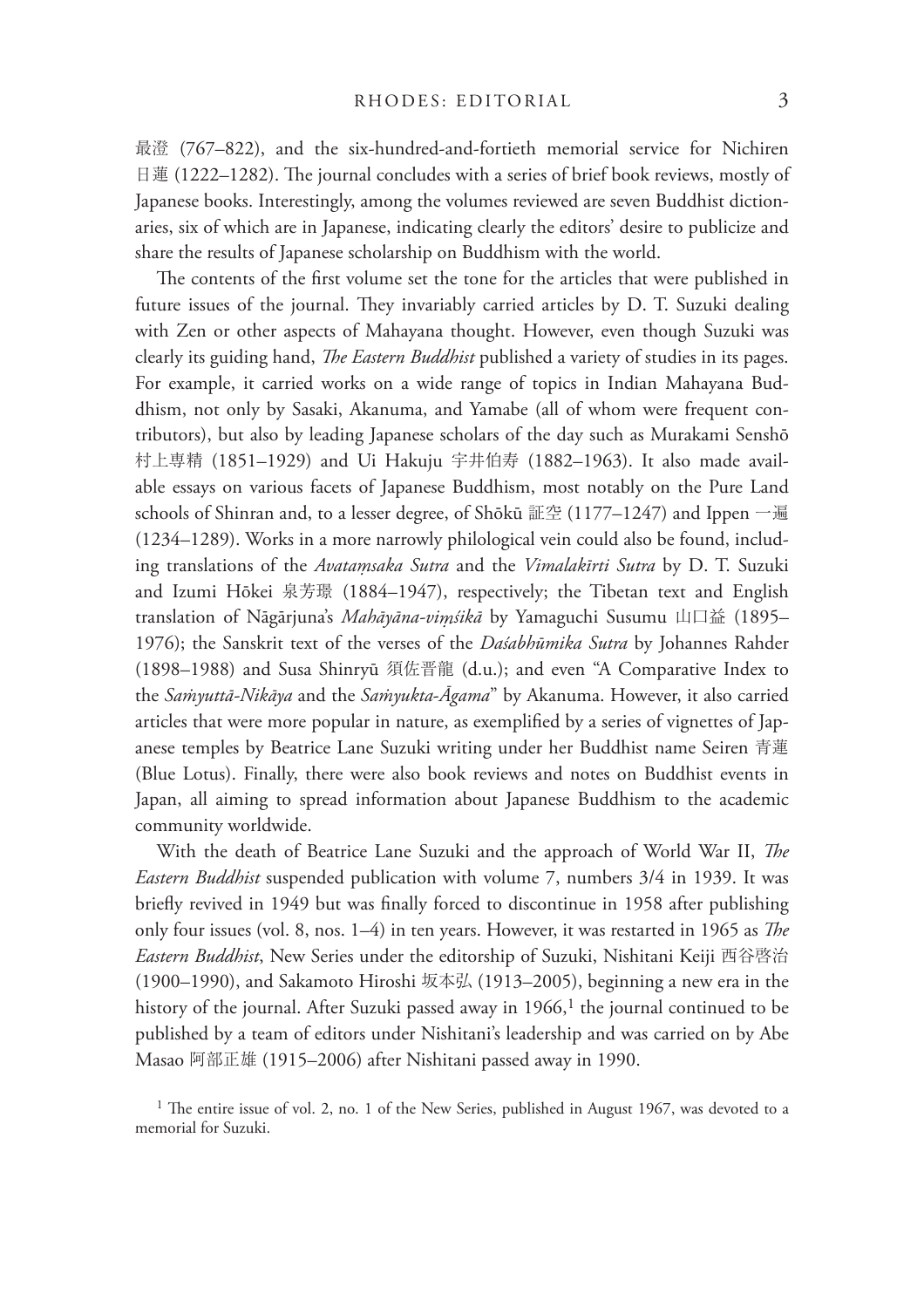During these years, *The Eastern Buddhist* carried a number of articles by scholars associated with the Kyoto school—including Nishitani, Abe, Hisamatsu Shin'ichi 久松真一 (1889–1980), and Ueda Shizuteru 上田閑照 (1926–2019)—that sought to engage Western philosophy from the perspective of Zen. Special mention must be made of the fact that Nishitani's *Religion and Nothingness* (translated by Jan Van Bragt [1928–2007]), probably the single most influential work in introducing Kyoto school thought to the English-speaking world, was first published serially in this journal. The essays of the scholars mentioned above, along with those of American and European scholars and intellectuals inspired by them, constituted a major portion of the articles published until about the year 2000, and they remain an important heritage of *The Eastern Buddhist*. In this context, it may be mentioned that, thanks in large part to the fact that Abe was a leading figure in the Buddhist-Christian dialogue that became popular in the 1980s, *The Eastern Buddhist* served as a major platform where scholars engaged in interfaith dialogue could present their views. However, it should not be forgotten that, as in the prewar years, studies on other facets of Buddhism, especially Pure Land Buddhism, appeared regularly in the journal. Moreover, translations of Chinese and Japanese Buddhist texts, such as chapters from Dōgen's *Shōbōgenzō* 正法 眼蔵 by Abe and Norman Waddell, and selections from the *Ippen shōnin goroku* 一遍 上人語録 (*Records of Ippen*) by Dennis Hirota were also featured prominently in the journal.

At this point, let me interject a few words of personal reminiscences. I first became acquainted with *The Eastern Buddhist* in 1975, when I became a student at Otani University. The journal's office was then located on the second floor of a stately wooden building that housed the university cafeteria (the building had originally been built as the university library). The office consisted of two rooms with high ceilings, one filled with the cluttered desks of the editors and another that served (among other things) as a seminar room. The latter, I remember, was packed with books belonging to Nishitani. The secretaries, Dan Yukie 檀幸江 and Wayne Yokoyama, cheerfully opened the doors of the office to a host of American and European students like me that had congregated in Kyoto from their interest in Buddhism. The editorial board then consisted of Nishitani, Sakamoto, and Itō Emyō 伊東慧明 (1932–2013) as editors, and Abe, Bandō Shōjun 坂東性純 (1932–2004), Richard DeMartino (1922–2013), Nagao Gadjin 長尾雅人 (1907–2005), Mihoko Okamura, Satō Taira 佐藤平, Ueda, and Waddell as associate editors. In addition to publishing the journal, a series of memorable seminars on various aspects of Buddhism were offered at this time: one led by Itō on reading D. T. Suzuki's translation of Shinran's *Kyōgyōshinshō*, another on Mahayana Buddhist texts held by Nagao, and a third on Buddhist thought by Nishitani. They were all well attended by dedicated students, both Japanese and Westerners, many of whom went on to become leading scholars of Buddhism themselves.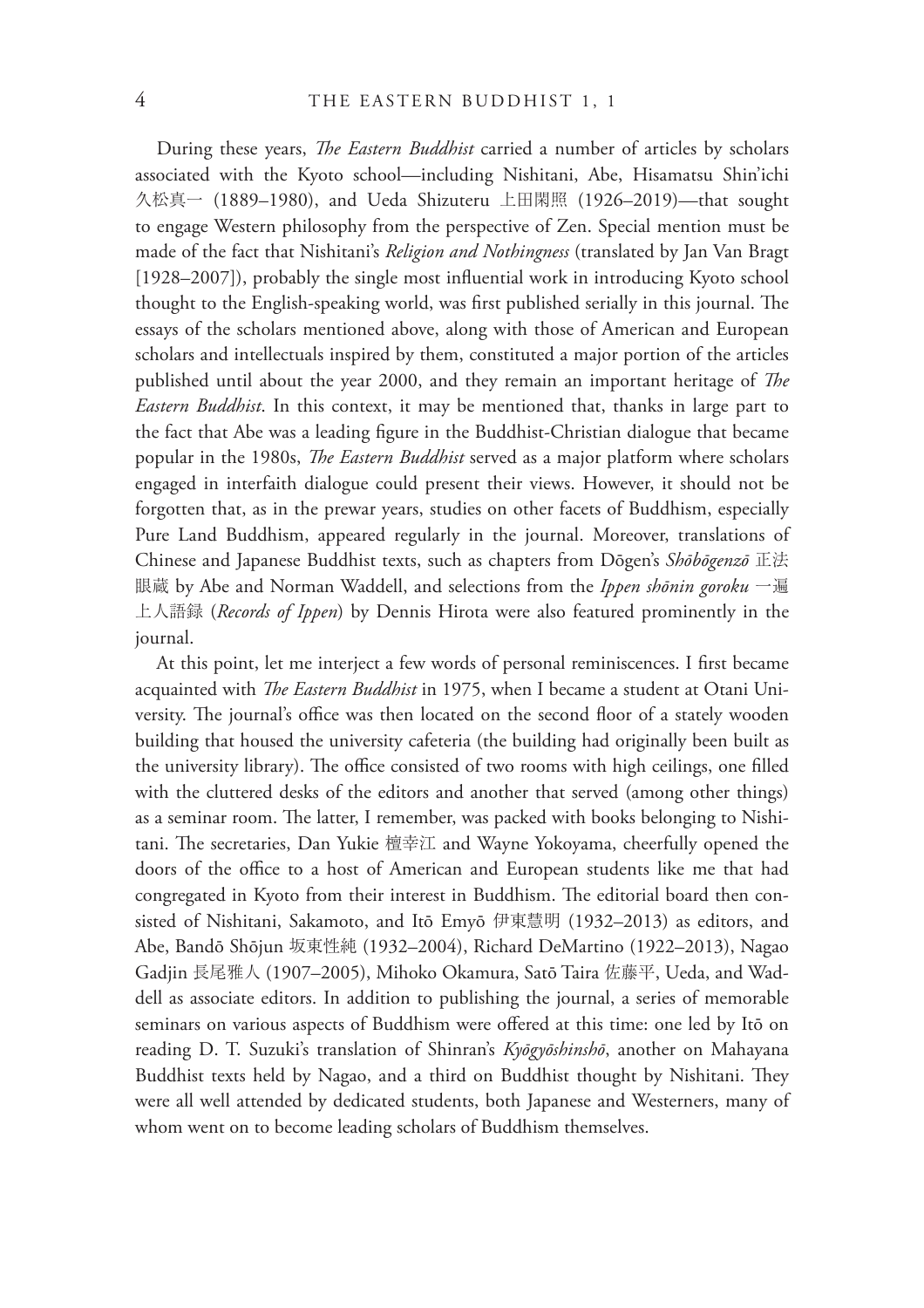While not neglecting philosophically oriented studies on Buddhism, from around 2000 when Nagao became its editor and Ichigō Masamichi 一郷正道, professor of Indian Buddhism at Otani, its chief secretary, *!e Eastern Buddhist* gradually moved towards publishing more studies on Buddhist thought, situating it in its proper historical context, that is, essays approaching Buddhism not simply as some timeless truth, but paying attention to its character as a historically constructed system of thought and practice. Such studies have always had an important place in the journal; as noted above, articles by strictly philological Buddhologists such as Ui Hakuju are found in the original series. It was around this time that seminal papers by Paul Harrison, Gregory Schopen, and other scholars of early Mahayana Buddhism appeared in the journal's pages. Slightly later, and inspired by Ama Toshimaro 阿満利麿, who joined the editorial board in 2000 and served as editor in 2007, the journal involved itself in more contemporary issues, the most notable results of which were the timely features on "Japanese Buddhism and Social Ethics" that appeared in volume 33, number 2 (2001), "Buddhism and Economics" in volume 34, number 2 (2002), and "Buddhist and Non-Buddhist Trends towards Religious Unity in Meiji Japan" in volume 37, numbers 1/2 (2005). More recently, under the leadership of Yasutomi Shin'ya 安冨信哉 (1944–2017; acting editor, 2008–2011) and Michael Pye (general editor, 2012–2019), *The Eastern Buddhist* has continued to publish on a wide range of Buddhist topics, from studies on Indian, Chinese, and Korean Buddhist texts and thought, to interpretations of Shinran's Pure Land faith, and even to French contributions to Buddhist studies (see the feature on "Francophone Buddhist Studies" in volume 48, number 1 [2017]).

Looking back on the history of *The Eastern Buddhist*, it is possible to say that the goal of the original founders—to dispel the then widespread notion that Mahayana Buddhism is a degenerate form of Buddhism fraught with superstition—has been achieved. No one would now deny that the Mahayana is a legitimate, and indeed a vibrant, form of Buddhism—though sadly, like all other religious traditions, it frequently fails to live up to its lofty ideals. However, this does not mean that the role to be played by *The Eastern Buddhist* has disappeared, since there are still many aspects of Buddhism in need of further investigation. In the Third Series, we will continue the tradition established in earlier issues and publish historically informed studies on Buddhist thought as well as translations of Buddhist texts. Such studies focusing on Buddhist intellectual history have always been central to *!e Eastern Buddhist* and will continue to be so in the future.

Moreover, it is our wish to build on and extend the legacy of the work of Nishitani and other scholars by making available studies that creatively engage with problems of the contemporary world from a Buddhist perspective. As is well known, Nishitani considered the main philosophical issue confronting his age to be nihilism, or the